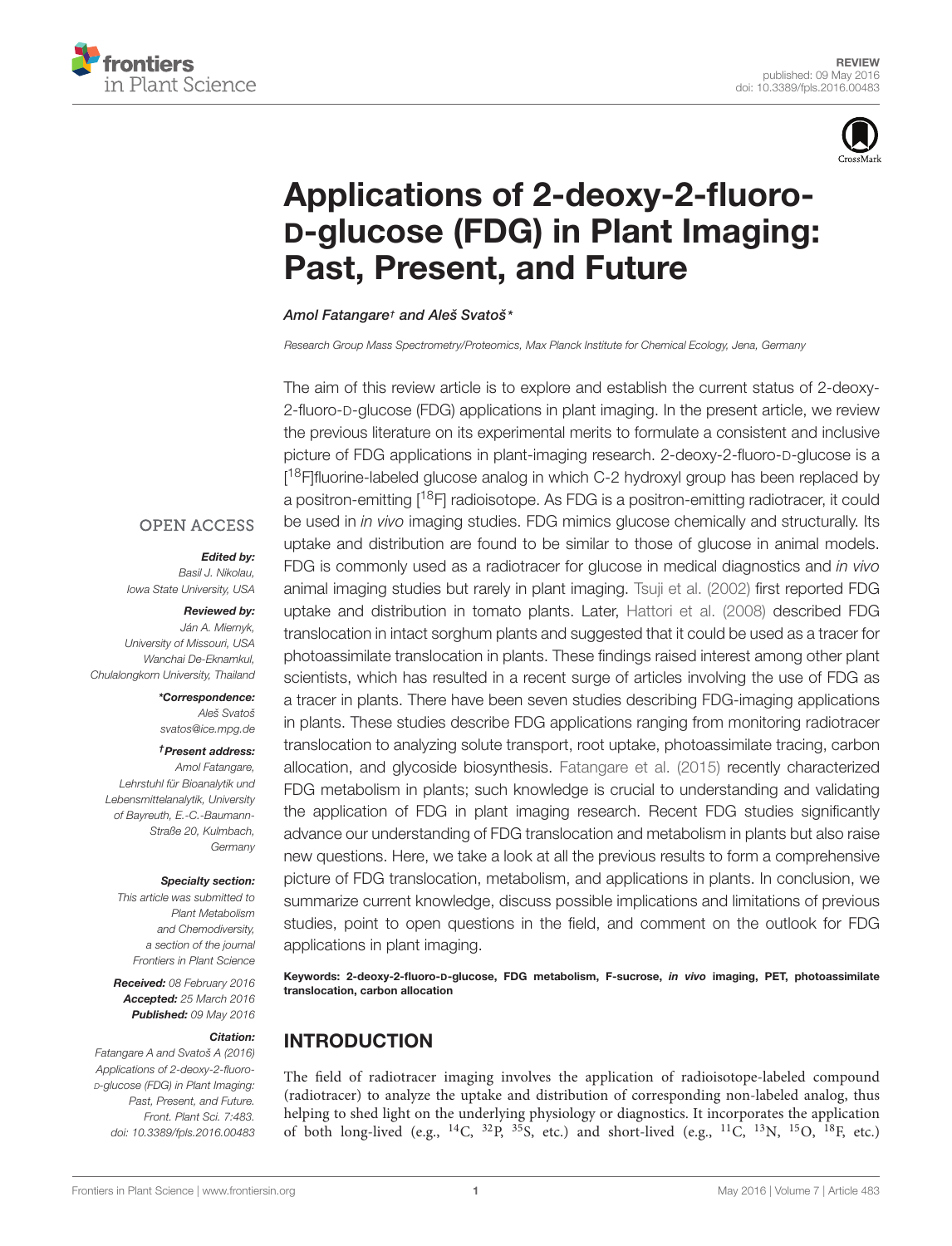radioisotope-labeled compounds. Many long-lived radioisotopes emit low-energy beta particles which cannot escape thick tissue. Thus, the destructive harvesting of tissue sample is necessary at the end of a labeling period for an analysis of radiotracer distribution [\(Webb and Gorham,](#page-10-0) [1964;](#page-10-0) [Margolis et al.,](#page-9-1) [1991;](#page-9-1) [Finazzo et al.,](#page-8-2) [1994\)](#page-8-2). This limits the number of cases where longlived radiotracers can be used to elucidate in vivo radiotracer distribution pattern (in vivo imaging). On the other hand, in vivo imaging could be easily achieved using positron-emitting short-lived radiotracers [positron emission tomography (PET) radiotracers]. PET-radiotracer emits positron which, upon its impact with and consequential annihilation by an electron, give rise to two opposite anti-parallel high-energy gamma ray photons. The resulting gamma photons are able to penetrate thick tissue and allow for the spatiotemporal localization of radioisotopes, and thus of the corresponding PET-radiotracer, without destructive tissue sampling. Furthermore, due to the short-half lives of positron-emitting radioisotopes, ranging from minutes to several hours, radioactivity disappears quickly from the subject tissue. This rapid disappearance makes PETradiotracers amenable to use in *in vivo* imaging studies without long-lasting radioactivity effects. One such PET-radiotracers, 2 deoxy-2- $[18F]$ fluoro-D-glucose ( $18FDG$ , though for the current review, we simply refer it to as FDG) has been extensively used in in vivo clinical or animal studies to study tumor diagnostics, functional brain imaging, disease progression, and physiological and biochemical pathways [\(Alavi et al.,](#page-8-3) [1982;](#page-8-3) [Barrio et al.,](#page-8-4) [1990;](#page-8-4) [Phelps,](#page-9-2) [2004;](#page-9-2) [Schieferstein and Ross,](#page-9-3) [2013\)](#page-9-3). Recently, FDG has attracted the attention of plant scientists as it has been used as a tracer for in vivo imaging in plants [\(Hattori et al.,](#page-8-0) [2008;](#page-8-0) [Fatangare et al.,](#page-8-5) [2014;](#page-8-5) [Partelová et al.,](#page-9-4) [2014;](#page-9-4) [Meldau et al.,](#page-9-5) [2015\)](#page-9-5). FDG has been proposed as a radiotracer for photoassimilate in plant imaging studies [\(Hattori et al.,](#page-8-0) [2008;](#page-8-0) [Ferrieri et al.,](#page-8-6) [2012;](#page-8-6) [Fatangare et al.,](#page-8-5) [2014\)](#page-8-5). However, few questions about FDG applications in plant imaging remain unanswered. More experimental research is being conducted to establish FDG as a radiotracer in plants for photoassimilate translocation. In this article, we review the previous literature on its experimental merits to formulate a consistent picture of FDG applications in plants imaging. We discuss the possible implications and limitations of previous studies and comment on the potential applications of FDG in plant research.

#### 2-deoxy-2-[18F]fluoro-D-glucose

2-deoxy-2- $[^{18}F]$ fluoro-D-glucose is a  $[^{18}F]$ fluorine labeled glucose analog in which a hydroxyl group at the C-2 position has been replaced by the [<sup>18</sup>F] radioisotope (Figure 1). [<sup>18</sup>F] is a positron-emitting radioisotope with a half-life  $(t_{1/2})$  of 109.8 min. [18F] is synthesized in a cyclotron facility by a  $18O(p,n)^{18}$ F reaction [\(Ruth and Wolf,](#page-9-6) [1979\)](#page-9-6) as depicted below.

$$
^{18}{\rm O}~+~^{1}{\rm p} \rightarrow~^{18}{\rm F}~+~^{1}{\rm n}
$$

After it is produced,  $[$ <sup>18</sup>F $]$  is retained on a light quaternary ammonium anion exchange Sep-Pak column and can be eluted with an acetonitrile solution of Kryptofix $[222]^{TM}$  and potassium carbonate. A nucleophilic substitution of mannose triflate by



 $[$ <sup>18</sup>F] with Kryptofix $[222]$ <sup>TM</sup> as a catalyst yields FDG [\(Hamacher](#page-8-7) [et al.,](#page-8-7) [1986;](#page-8-7) [Yu,](#page-10-1) [2006;](#page-10-1) [Schubiger et al.,](#page-9-7) [2007\)](#page-9-7). Finally, FDG is purified from the reaction mixture using the series of following columns: an anion exchange column, a C-18 reverse phase column and an alumina column [\(Yu,](#page-10-1) [2006;](#page-10-1) [Schubiger](#page-9-7) [et al.,](#page-9-7) [2007\)](#page-9-7). Due to a short half-life of  $[{}^{18}F]$  and the risk of radioactivity exposure, FDG synthesis is automated. Most automatic synthesizers can routinely produce FDG yields in the range of 55–60% within an hour from the starting of the synthesis [\(Gomzina et al.,](#page-8-8) [2002;](#page-8-8) [Yu,](#page-10-1) [2006;](#page-10-1) [Schubiger et al.,](#page-9-7) [2007\)](#page-9-7). Once made, FDG is readily transported and utilized in clinical or lab facilities for PET studies. Owing to its longer halflife in comparison with other PET-radiotracers (for e.g.:  $^{11}C$ ,  $t_{1/2}$  = 20.4 min; <sup>13</sup>N,  $t_{1/2}$  = 9.96 min), FDG is a suitable radiotracer for in vivo imaging studies spanning several hours. In addition, the mean dispersion range of emitted positrons is shortest, thus allowing resolution in millimeter range [\(Sanchez-](#page-9-8)[Crespo et al.,](#page-9-8) [2004\)](#page-9-8). FDG chemically and structurally mimics glucose and its uptake, and its distribution is found to be similar to that of glucose in animal models [\(Som et al.,](#page-9-9) [1977,](#page-9-9) [1980\)](#page-9-10). FDG is commonly used as a surrogate for radioactive glucose in medical diagnostics and animal studies to trace the uptake and metabolism of glucose in metabolically active tissue such as brain tissue or cancer cells [\(Som et al.,](#page-9-10) [1980;](#page-9-10) [Alavi et al.,](#page-8-3) [1982;](#page-8-3) [Ung et al.,](#page-9-11) [2007\)](#page-9-11).

#### Past Research on FDG Applications in Plants

In total, there have been seven studies describing FDG applications in plants. [Tsuji et al.](#page-9-0) [\(2002\)](#page-9-0) first reported FDG uptake and distribution in tomato plants [\(Tsuji et al.,](#page-9-0) [2002\)](#page-9-0). Later, [Hattori et al.](#page-8-0) [\(2008\)](#page-8-0) described FDG translocation in intact sorghum plants and suggested that it could be used as a tracer for photoassimilate translocation in plants [\(Hattori et al.,](#page-8-0) [2008\)](#page-8-0). FDG has been used to study glycoside biosynthesis in plants as a measure of plant response to defense induction [\(Ferrieri](#page-8-6) [et al.,](#page-8-6) [2012\)](#page-8-6). Recently, FDG has been utilized as a tracer for the root-mediated uptake of glucosamine (glucosamine is a major component of amino sugar nitrogen (ASN) base in the soil) [\(Li](#page-9-12) [et al.,](#page-9-12) [2014\)](#page-9-12). FDG has been used to visualize and quantify the transport of solutes in plant tissue using PET imaging [\(Partelová](#page-9-4) [et al.,](#page-9-4) [2014\)](#page-9-4). We have compared the radioactivity distribution of FDG to that of Ga-citrate and showed that FDG's distribution pattern and translocation route is distinct from other radiotracers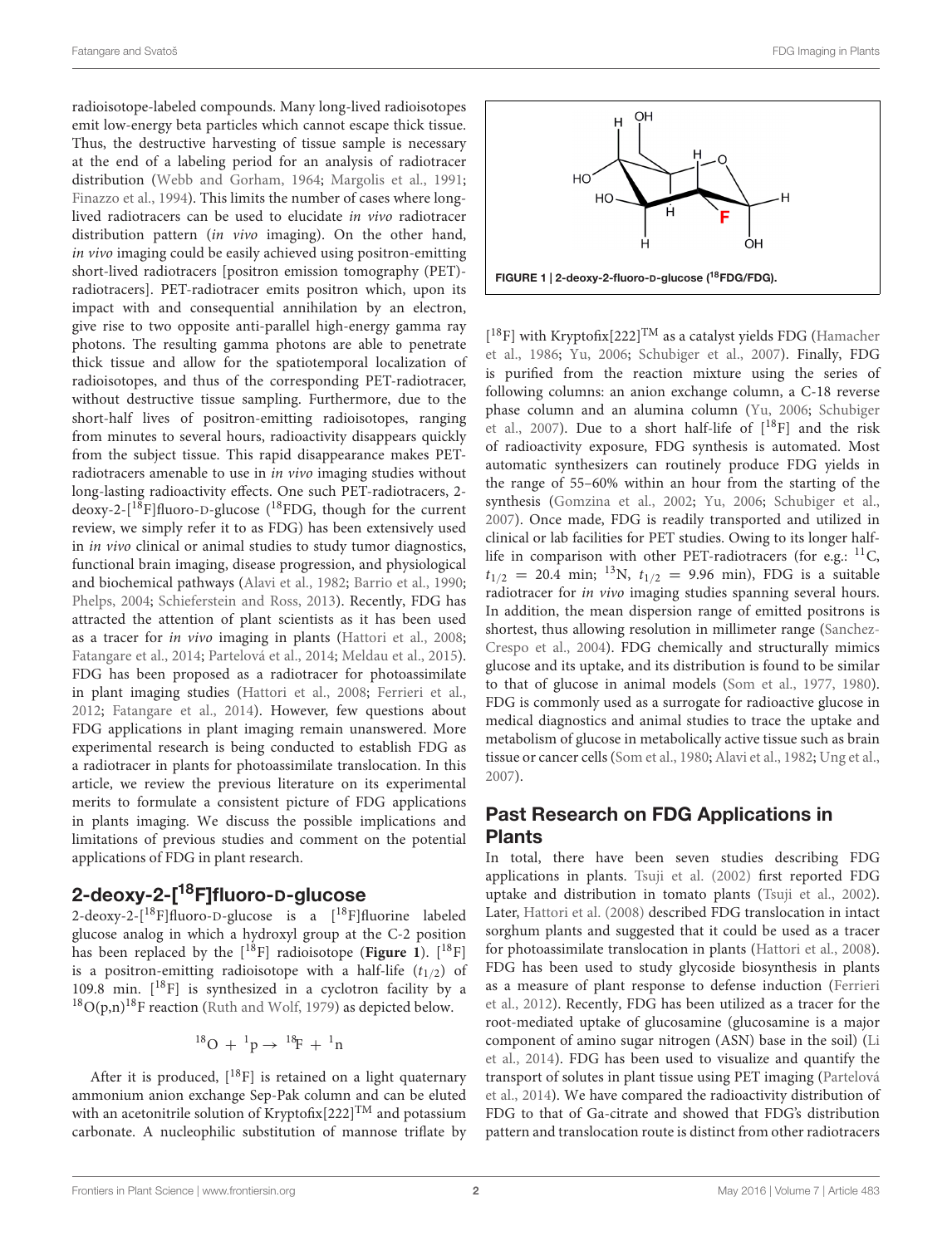on account of its chemical specificity [\(Fatangare et al.,](#page-8-5) [2014\)](#page-8-5). [Meldau et al.](#page-9-5) [\(2015\)](#page-9-5) have demonstrated that FDG can be used to study carbon allocation in Nicotiana plants that are being attacked by herbivores [\(Meldau et al.,](#page-9-5) [2015\)](#page-9-5). In collaboration with [Meldau et al.](#page-9-5) [\(2015\)](#page-9-5), we showed that FDG can be metabolized into disaccharide compound in planta. Meldau's study has expanded the scope of applications of FDG by elucidating in vivo carbon allocation in plants subjected to various biotic and abiotic stresses. FDG uptake and metabolism in plant cells is crucial to understanding and furthering FDG applications in plant imaging. We have characterized the metabolism of FDG in the model plant species Arabidopsis thaliana; we found that FDG is taken up by plant cells and metabolized to various metabolites such as FDG-6-phosphate (FDG-6-P), 2-deoxy-2-fluoro-maltose (F-maltose), 2-deoxy-2-fluoro-gluconic acid (F-gluconic acid) and uridinediphosphate-FDG (UDP-FDG) [\(Fatangare et al.,](#page-8-1) [2015\)](#page-8-1). These studies have significantly advanced our understanding of FDG translocation and metabolism in plants but have also raised new questions. Here, we take a look at the previous results to form a comprehensive picture of the translocation and metabolism of FDG, and its applications in plants.

### FDG UPTAKE AND TRANSLOCATION IN PLANTS

Previous studies described three methods for promoting FDG uptake in the plant as depicted in **[Figure 2](#page-2-0)**. The first "uptake through petiole," involves cutting a mature leaf at a petiole and applying FDG solution to the cut end of the petiole toward the plant side (as in [Tsuji et al.,](#page-9-0) [2002;](#page-9-0) [Ferrieri et al.,](#page-8-6) [2012;](#page-8-6) [Partelová](#page-9-4) [et al.,](#page-9-4) [2014\)](#page-9-4). The second is "uptake through leaf". This involves

<span id="page-2-0"></span>

wounding (cut/scratch/prick) a mature leaf at the distal end and applying FDG solution to the wounded region (as in [Hattori](#page-8-0) [et al.,](#page-8-0) [2008;](#page-8-0) [Fatangare et al.,](#page-8-5) [2014,](#page-8-5) [2015;](#page-8-1) [Meldau et al.,](#page-9-5) [2015\)](#page-9-5). The third, "uptake through root," involves dipping the plant's root in FDG solution (as in [Li et al.,](#page-9-12) [2014\)](#page-9-12). Upon uptake, the radioactivity associated with FDG translocates through the plant vasculature in the form of 'FDG and/or its metabolites, which are cumulatively represented by  $[{}^{18}F]$ -radioactivity. The resulting [ <sup>18</sup>F]-radioactivity translocation pattern and translocation route depend upon the respective method of FDG uptake.

In the first method of FDG uptake (uptake through petiole), the percentage of  $[{}^{18}F]$ -radioactivity translocated to other plant parts was significantly higher than that obtained by other methods. [18F]-radioactivity translocation occurred via the xylem [\(Tsuji et al.,](#page-9-0) [2002\)](#page-9-0). Cutting a leaf petiole results in tissue damage at the cut site. Such tissue damage normally leads to callous formation, which clogs and consequently blocks the transport of phloem. Xylem transport, however, remains relatively unaffected. Thus, the initial translocation of  $[^{18}F]$ -radioactivity observed in such cases could be mainly ascribed to xylem transport. Radiotracer diffusion, xylem–phloem inter-transport and the possible involvement of phloem transport could be the factors shaping the observed distribution. Results obtained in [Tsuji et al.](#page-9-0) [\(2002\)](#page-9-0), [Ferrieri et al.](#page-8-6) [\(2012\)](#page-8-6), and [Partelová et al.](#page-9-4) [\(2014\)](#page-9-4) could be explained in light of the above assumption. In experiments by [Partelová et al.](#page-9-4) [\(2014\)](#page-9-4), a cut leaf petiole was dipped in FDG solution, and  $[{}^{18}F]$ -radioactivity distribution in that leaf was monitored. [<sup>18</sup>F]-radioactivity was initially observed in leaf vascular tissue (major and minor leaf veins). In [Partelová](#page-9-4) [et al.](#page-9-4) [\(2014\)](#page-9-4), the translocation must have occurred mainly via the xylem along with water transport under the influence of transpirational pull. The translocation of  $[{}^{18}F]$ -radioactivity from the xylem to the leaf parenchyma tissue was low. The extent of  $[{}^{18}F]$ -radioactivity translocation in the leaf parenchyma increased after high concentrations of glucose were added to the FDG solution used to feed the plants. Increased  $[{}^{18}F]$ radioactivity translocation can be attributed to the high osmotic pressure and ionic strength of the applied FDG and glucose mixture solution; these solutions resulted in a significant increase in FDG diffusion and its translocation in the leaf parenchyma [\(Partelová et al.,](#page-9-4) [2014\)](#page-9-4). In experiments by [Ferrieri et al.](#page-8-6) [\(2012\)](#page-8-6), a cut leaf petiole (on the side of a plant rosette) was dipped into FDG solution. In [Ferrieri et al.](#page-8-6) [\(2012\)](#page-8-6),  $[18F]$ -radioactivity translocated opposite to the direction of xylem transport, i.e., from the leaf to the plant stem. We think that in such a case, the initial [18F]-radioactivity translocation from petiole to stem may have occurred mainly through the xylem. Both the diffusion mechanism and the reverse pull on xylem flow in the petiole arising from the transpiration pull from other above-ground parts may contributed to this process. [<sup>18</sup>F]-radioactivity was also observed in root or parts which were situated below the fed petiole, an observation which could be only explained by [ <sup>18</sup>F]-radioactivity translocation via the phloem. Imaging results showed that the  $[$ <sup>18</sup>F]-radioactivity translocated to both young and mature orthostichous leaves. These observations indicate the involvement of phloem transport in  $[{}^{18}F]$ -radioactivity translocation. A fraction of  $[{}^{18}F]$ -radioactivity must have been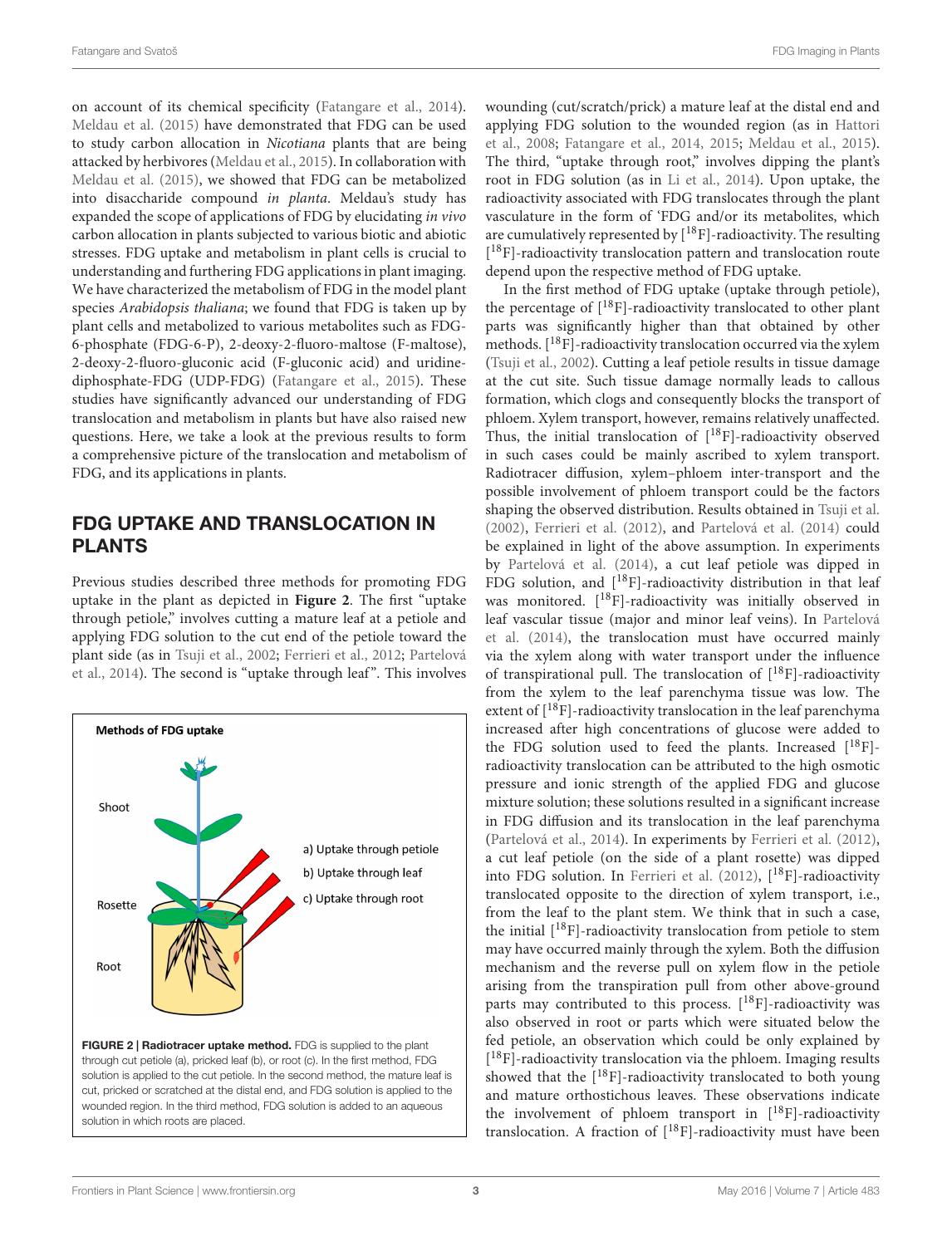translocated via the phloem. FDG may enter the phloem at the cut petiole-end via direct loading or it may load along the petiole via xylem–phloem inter-transport. However, these assumptions should be experimentally tested. If true, the relative contribution of the xylem vs. phloem transport in net  $[{}^{18}F]$ -radioactivity translocation is not clear and should be subject to further analysis.

In the second method of FDG uptake (uptake through leaf), a mature leaf was cut at the distal end, and the cut end was dipped into the FDG solution (as in [Hattori et al.,](#page-8-0) [2008\)](#page-8-0). High [ <sup>18</sup>F]-radioactivity was seen in the leaf lamina near the site of FDG application.  $[18F]$ -radioactivity in the other parts of the leaf blade was mainly confined to vascular tissue (major and minor leaf veins) and did not appear in the leaf lamina. Similar results were noted by [Rotsch et al.](#page-9-13) [\(2015\)](#page-9-13) using fluorine-labeled sucrose (F-sucrose). We think that localized FDG uptake resulted in observed high  $[18F]$ -radioactivity in the leaf lamina near the FDG application site and a fraction of the  $[{}^{18}F]$ -radioactivity was loaded into the phloem mainly via the apoplastic-route of phloem loading. In [Fatangare et al.](#page-8-5) [\(2014\)](#page-8-5), experimenters pricked mature leaf on three spots: two spots on the leaf lamina and one spot on the leaf midrib. Here, FDG  $[{}^{18}F]$ -radioactivity applied to leaf-lamina spots may distinctly translocate via the phloem, whereas the  $[18F]$ -radioactivity applied on the midrib may have a mixed translocation route (via both the phloem and xylem). [18F]-radioactivity preferentially translocated to young leaves, shoots, and roots. Stem-girdling experiments showed that the passage of  $[{}^{18}F]$ -radioactivity was hindered at the girdling site. These observations suggest that the translocation of  $[{}^{18}F]$ radioactivity occurred exclusively via phloem. In [Meldau et al.](#page-9-5) [\(2015\)](#page-9-5), FDG was applied to two spots on the leaf lamina. This method avoided the direct introduction of radiotracer into xylem flow by excluding the middle spot on the midrib. Observations from the above three papers [\(Hattori et al.,](#page-8-0) [2008;](#page-8-0) [Fatangare et al.,](#page-8-5) [2014;](#page-8-5) [Meldau et al.,](#page-9-5) [2015\)](#page-9-5) support the idea that  $[18F]$ -radioactivity, when applied through the leaf lamina, is translocated to other plant parts mainly via the phloem in a manner similar to that of photoassimilate. However, a few contradictions still exist. [Meldau et al.](#page-9-5) [\(2015\)](#page-9-5) found that [18F]-radioactivity translocated to roots and accumulated significantly in the root tips. These results partially match with photoassimilate-partitioning results monitored using  ${}^{11}CO_2$ application [\(Ferrieri et al.,](#page-8-9) [2013;](#page-8-9) [Schmidt et al.,](#page-9-14) [2015\)](#page-9-14). Like [<sup>11</sup>C], [<sup>18</sup>F]-radioactivity was allocated to root tips. However, the relative percentage of  $[{}^{18}F]$ -radioactivity translocated to roots upon herbivory increased in FDG experiments, whereas it decreased in  ${}^{11}CO_2$  experiments. The mismatch between the distribution of  $[{}^{18}F]$ -radioactivity vs.  $[{}^{11}C]$ -radioactivity in response to plant herbivory raises important doubts about whether FDG is a true radiotracer for photoassimilate or its translocation is similar to that of photoassimilate because it is translocated via phloem vasculature.

In the third method of FDG uptake (uptake through root), plant roots were placed in FDG solution (as in [Li et al.,](#page-9-12) [2014;](#page-9-12) [Partelová et al.,](#page-9-4) [2014\)](#page-9-4). Radiograms showed that very little  $[{}^{18}F]$ -radioactivity was translocated to parts above-ground. The relative percentage of  $[{}^{18}F]$ -radioactivity accumulated in roots made up 60–99% of the total [18F]-radioactivity. [Partelová](#page-9-4)

[et al.](#page-9-4) [\(2014\)](#page-9-4) explained that the root system represents a specific site for FDG binding and is protected by a selective barrier preventing FDG transfer from the root parenchymal cell to the conductive tissue. Plant cells have been shown to take up FDG from external media [\(Fatangare et al.,](#page-8-5) [2014\)](#page-8-5). Localized uptake of FDG by the root cells, in combination with the apoplastic pool of FDG in root hairs, may result in high  $[18F]$ radioactivity in root. The passive apoplastic flow of FDG toward plant stele will be hindered by the Casparian strip barrier at the root endodermis. This barrier could be crossed only via the symplastic route, which requires FDG to be taken up inside the cell. Plant cells can take up FDG from external medium and metabolize it into FDG-6-P [\(Fatangare et al.,](#page-8-1) [2015\)](#page-8-1). FDG and FDG-metabolites accumulate inside the cells, resulting in localized concentrations of  $[^{18}F]$ -radioactivity. FDG-6-P transport across cells may be hindered at plasmodesmata, thus restricting the passage of  $[{}^{18}F]$ -radioactivity further to vascular tissue. In our opinion, this mechanism results in the highly localized concentration of  $[{}^{18}F]$ -radioactivity observed in roots. The Casparian strip, which limits the translocation of solutes across the root endodermis, will form the selective FDG barrier. [Partelová et al.](#page-9-4) [\(2014\)](#page-9-4) proposed that  $[{}^{18}F]$ -radioactivity transport occurs via bidirectional phloem flow. However, once across the Casparian strip,  $[{}^{18}F]$ -radioactivity may load into the xylem or phloem to be translocated to above-ground plant parts. For this reason, we could not disregard the possibility of xylem transport in such a case.

### What is Translocation Entity?

The chemical form in which  $[18F]$ -radioactivity translocates via the plant vasculature has not yet been established. [Ferrieri](#page-8-6) [et al.](#page-8-6) [\(2012\)](#page-8-6) performed soluble sugar analysis from radiolabeled petioles and distant plant parts. Their findings suggest that  $[18F]$ -radioactivity translocates via the plant vasculature in the form of intact FDG molecule. We performed EDTA exudate analysis using mass spectrometry (MS) to determine whether fluorine-containing compounds could be found in the exudate. We found intact FDG in the phloem exudate. [Partelová](#page-9-4) [et al.](#page-9-4) [\(2014\)](#page-9-4) also suggested that FDG is transported via the phloem. These findings contradict the idea that plants do not generally transport monosaccharides such as glucose in the phloem. [Partelová et al.](#page-9-4) [\(2014\)](#page-9-4) supported their claim by citing the findings of [van Bel and Hess](#page-10-2) [\(2008\)](#page-10-2), which showed that many members of families Ranunculaceae and Papaveraceae translocated more than 80% of carbohydrates in the form of hexoses. [Liu et al.](#page-9-15) [\(2012\)](#page-9-15) disputed the finding of [van Bel and](#page-10-2) [Hess](#page-10-2) [\(2008\)](#page-10-2) by demonstrating that sucrose is the prominent translocation component in the phloem, rather than hexoses [\(Liu et al.,](#page-9-15) [2012\)](#page-9-15). The appearance of hexoses in the phloem sap collected by the EDTA exudation method was a procedural artifact [\(Liu et al.,](#page-9-15) [2012\)](#page-9-15). However, [Liu et al.](#page-9-15) [\(2012\)](#page-9-15) also states that plant vasculature is not incompatible with the long-distance transport of hexoses but, rather, that hexoses (that is, reducing sugars) are excluded from entry into the phloem by various physiological processes. Thus, hexoses are not transported out of leaves under normal circumstances and do not have access to the phloem solely for mechanistic reasons. We performed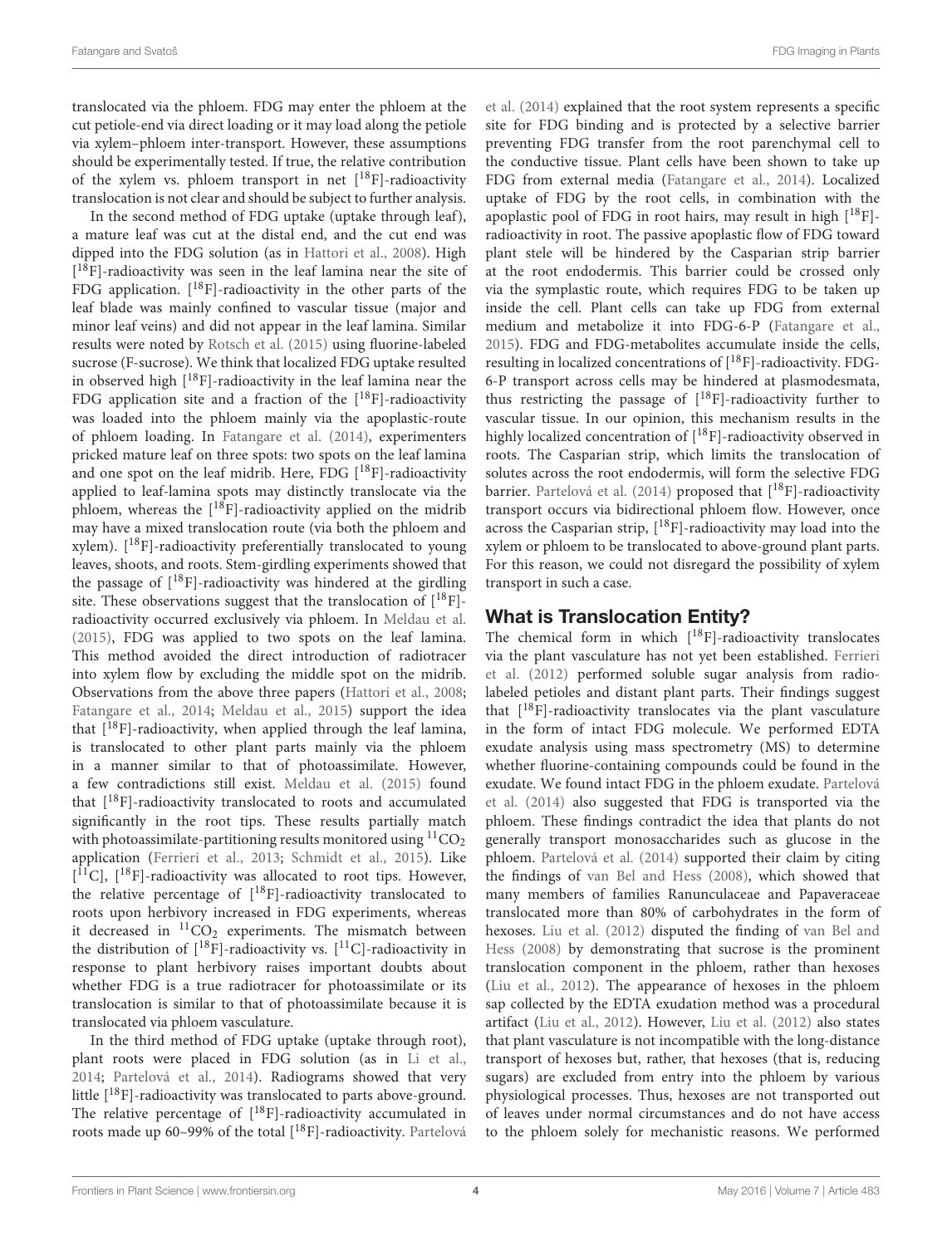Benedict's and Tollen's reagent tests, which showed that FDG is a non-reducing sugar analog. Being non-reducing sugar, FDG will not pose any harm to the phloem tissue. If FDG get loaded into the phloem, it can translocate via plant vasculature without adversely affecting transportation in the phloem. However, this assumption raises further questions regarding the loading and unloading mechanisms of FDG into the xylem or phloem which should be addressed.

#### FDG METABOLISM IN PLANTS

Understanding FDG metabolism in plant tissue is crucial for validating the role of FDG as radiotracer for plant imaging. Previous research literature has described FDG imaging in plants but has not provided a comprehensive picture of FDG metabolism in plant cells.

2-Deoxy-2-fluoro-D-glucose has been used in clinical and diagnostics studies relating to animals for decades. FDG uptake and metabolism has been extensively studied in animal cells [\(McSheehy et al.,](#page-9-16) [2000;](#page-9-16) [Kaarstad et al.,](#page-8-10) [2002;](#page-8-10) [Southworth et al.,](#page-9-17) [2003\)](#page-9-17). In animal tissue, FDG is taken up by the cells via glucose transporters [\(Higashi et al.,](#page-8-11) [1998;](#page-8-11) [Brown et al.,](#page-8-12) [1999;](#page-8-12) [Avril,](#page-8-13) [2004;](#page-8-13) [Yen et al.,](#page-10-3) [2004\)](#page-10-3) and phosphorylated to FDG-6-P by the action of hexokinase or glucokinase [\(Sols and Crane,](#page-9-18) [1954;](#page-9-18) [Bessell et al.,](#page-8-14) [1972;](#page-8-14) [Smith,](#page-9-19) [2001\)](#page-9-19). It was assumed that FDG-6-P underwent no further metabolism and simply accumulated inside the cell [\(Bessell and Thomas,](#page-8-15) [1973;](#page-8-15) [Miller and Kiney,](#page-9-20) [1981;](#page-9-20) [Reivich et al.,](#page-9-21) [1985;](#page-9-21) [Suolinna et al.,](#page-9-22) [1986\)](#page-9-22).

Previously, FDG metabolism in plant cells was presumed to be similar to that in animal cells [\(Hattori et al.,](#page-8-0) [2008\)](#page-8-0). [Ferrieri et al.](#page-8-6) [\(2012\)](#page-8-6) reported that FDG was incorporated into anthocyanin glycoside biosynthesis and used it as a measure of plant defense induction. In their paper, [Ferrieri et al.](#page-8-6) [\(2012\)](#page-8-6) also raised the possibility that there is another F-metabolite whose identity has not yet been discovered. On the basis of A. thaliana cell suspension experiments, we proposed that FDG, as the glucose analog, is taken up into the cells via a low-affinity, facilitateddiffusion process mediated by a HgCl<sub>2</sub>-sensitive protein carrier at high external FDG concentrations [\(Fatangare et al.,](#page-8-5) [2014\)](#page-8-5). Upon uptake, FDG metabolizes to various compounds. We putatively identified the presence of four different fluorinecontaining metabolites (F-metabolites), F-gluconic acid, FDG-6-P, F-maltose, and UDP-FDG, as FDG-derived metabolites on the basis of exact mono-isotopic mass and MS/MS fragmentation analysis [\(Fatangare et al.,](#page-8-1) [2015\)](#page-8-1). Two of the compounds (FDG-6-P and F-maltose) were confirmed by NMR and two others (F-gluconic acid and UDP-FDG) were putatively identified on the basis of high resolution MS data. [Ferrieri et al.](#page-8-6) [\(2012\)](#page-8-6) had proposed that FDG is incorporated into anthocyanin. However, we were not able to detect the ion for fluorine-containing anthocyanin glycosides  $(m/z 1344)$  in our negative or positive mode direct infusion MS or LC–MS data [\(Fatangare et al.,](#page-8-1) [2015\)](#page-8-1).

As the current proposed model of FDG metabolism suggests (and as is depicted in **[Figure 3](#page-5-0)**), upon uptake, FDG is transformed into FDG-6-P via hexokinase-mediated conversion; this process adds a negative charge to FDG and leads it to become trapped inside the cell. However, FDG is also transformed into various metabolites other than FDG-6-P. How F-gluconic acid is formed remains unknown. The biosynthesis of F-maltose seems to occur via the cytosolic component of the starch breakdown pathway [\(Fatangare et al.,](#page-8-1) [2015\)](#page-8-1). FDG could be converted into the F-maltose in vitro using the DPE2-mediated transglycosylation reaction with glycogen acting as a glucosyl donor [\(Tantanarat et al.,](#page-9-23) [2012\)](#page-9-23). The same DPE2-mediated transglycosylation reaction mechanism is likely involved in the biosynthesis of F-maltose. Previous studies have demonstrated nucleotide-bound forms of FDG [\(Schmidt et al.,](#page-9-24) [1978;](#page-9-24) [Kanazawa](#page-8-16) [et al.,](#page-8-16) [1996;](#page-8-16) [Southworth et al.,](#page-9-17) [2003\)](#page-9-17) in animal tissues. We were able to show conclusively that UDP-FDG is a nucleotide-bound form of FDG. The biosynthesis of UDP-FDG in plants might be similar to that described by [Kanazawa et al.](#page-8-17) [\(1997\)](#page-8-17). UDPglucose acts as a glucosyl moiety donor in various pathways such as those responsible for the biosynthesis of starch, anthocyanin or flavonoids. Considering the role of UDP-glucose in diverse pathways, we propose that UDP-FDG may have been involved in the biosynthesis of fluorinated anthocyanin [\(Ferrieri et al.,](#page-8-6) [2012\)](#page-8-6).

FDG-6-P is known to reversibly epimerize into 2-deoxy-2-fluoro-D-mannose-6-phosphate (FDM-6-P) by the catalytic action of phosphoglucose isomerase [\(Kanazawa et al.,](#page-8-18) [1986;](#page-8-18) [Kojima et al.,](#page-8-19) [1988;](#page-8-19) [Pouremad and Wyrwicz,](#page-9-25) [1991;](#page-9-25) [O'Connell](#page-9-26) [and London,](#page-9-26) [1995\)](#page-9-26). 2-Deoxy-2-fluoro-D-mannose (FDM) metabolites such as FDM-1-P, FDM-1,6-biP and nucleotide diphosphate-FDM (NDP-FDM) have been reported in animal tissue [\(Kanazawa et al.,](#page-8-16) [1996;](#page-8-16) [Southworth et al.,](#page-9-17) [2003\)](#page-9-17). In their study, [Fatangare et al.](#page-8-1) [\(2015\)](#page-8-1) did not deny the presence of corresponding FDM-metabolites. Not all F-metabolites are identified due to their low abundance or limitations of MS and NMR detection techniques [\(Fatangare et al.,](#page-8-1) [2015\)](#page-8-1). Thus, there might be many more undiscovered end-products of FDG metabolism in plant cells.

To explain the observed FDG metabolism, we propose that upon intracellular uptake, FDG is considered as an energy source by the cell and is thus taken into the glycolytic pathway leading to the synthesis of FDG-6-P. However, all the FDG could not be metabolized into FDG-6-P, as building up levels of FDG-6-P inside the cell slows down the transformation of the compound through the feedback inhibition of hexokinase. FDG-6-P actually becomes a catabolic block that brings glycolysis to a halt. This process, which has already been shown in hypoxic animal tissue [\(Datema et al.,](#page-8-20) [1980;](#page-8-20) [Kurtoglu et al.,](#page-8-21) [2007\)](#page-8-21), may cause the rest of the free FDG to be pushed into F-maltose or F-gluconic acid biosynthetic pathways (**[Figure 3](#page-5-0)**). FDG-6-P may be further transformed into FDG-1-P and finally to UDP-FDG as depicted in **[Figure 3](#page-5-0)**. UDP-FDG may also be involved in the formation of fluorinated anthocyanins. The formation of various fluorinemetabolites in plants can be a way for plants to cope up with high intracellular concentrations of FDG, a known glycolytic inhibitor. Thus, the biosynthesis of various F-metabolites could be viewed as a way to use FDG as an energy source and/or a corrective–protective mechanism in the plant cells to counteract its consequences [\(Fatangare et al.,](#page-8-1) [2015\)](#page-8-1).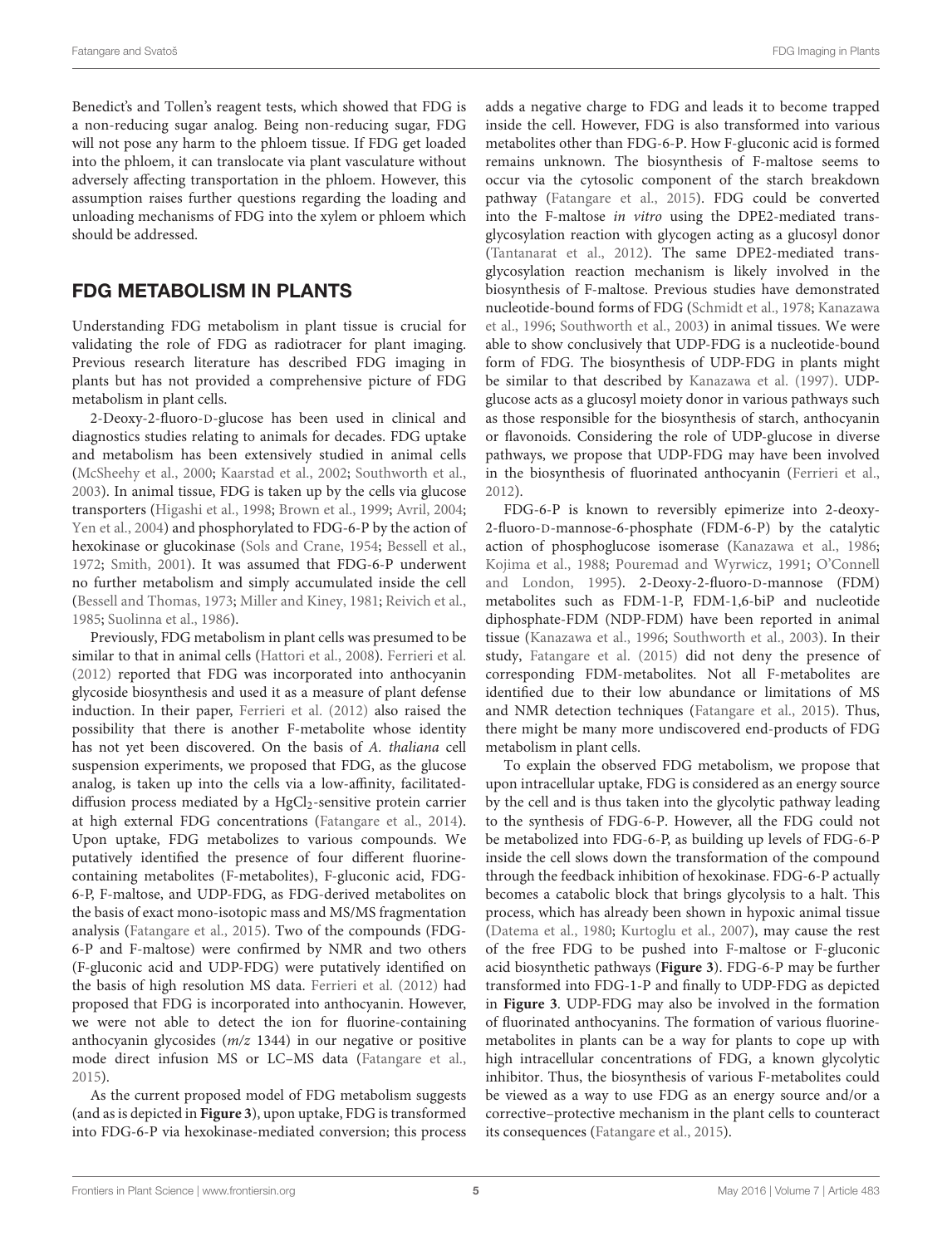

## <span id="page-5-0"></span>ROLE OF PET IN PLANT IMAGING

Positron-emitting short-lived radiotracers make in vivo imaging possible. In previous plant radiotracer imaging experiments, radiotracer localization was generally monitored using a photostimulable phosphor-coated imaging plate (IP) to obtain a static image of radiotracer distribution [\(Thorpe et al.,](#page-9-27) [2007;](#page-9-27) [Hattori et al.,](#page-8-0) [2008;](#page-8-0) [Ferrieri et al.,](#page-8-6) [2012\)](#page-8-6). Alternatively, the positron-emitting radiotracer imaging system (PETIS; [Nakanishi](#page-9-28) [et al.,](#page-9-28) [1999;](#page-9-28) [Mori et al.,](#page-9-29) [2000;](#page-9-29) [Tsuji et al.,](#page-9-0) [2002;](#page-9-0) [Matsuhashi](#page-9-30) [et al.,](#page-9-30) [2005\)](#page-9-30), the planar positron imaging system (PPIS) [\(Uchida](#page-9-31) [et al.,](#page-9-31) [2004;](#page-9-31) [Matsuhashi et al.,](#page-9-32) [2006\)](#page-9-32) or a PET scanner have been employed to study dynamic radiotracer distribution [\(Jahnke](#page-8-22) [et al.,](#page-8-22) [2009;](#page-8-22) [Converse et al.,](#page-8-23) [2013;](#page-8-23) [De Schepper et al.,](#page-8-24) [2013;](#page-8-24) [Partelová et al.,](#page-9-4) [2014\)](#page-9-4). 2-Dimensional (2-D) imaging systems such as IP, PETIS, or PPIS are well-suited for planar structures such as plant leaves but cannot be employed for whole plants, which require 3-D imaging capability. This limitation can be

overcome with the help of modern PET scanners. Unlike IP, PETIS, or PPIS, a PET scanner can capture images of 3-D radiotracer distribution over time in vivo. Radiotracer dynamics information obtained from PET scanner can be complemented with corresponding anatomical or morphological information to provide the spatial distribution of metabolic or biochemical activity which is precisely aligned with underlying tissue [\(Jahnke et al.,](#page-8-22) [2009;](#page-8-22) [Converse et al.,](#page-8-23) [2013\)](#page-8-23). Anatomical information can be acquired using techniques such as magnetic resonance imaging (MRI; [Jahnke et al.,](#page-8-22) [2009;](#page-8-22) [Borisjuk et al.,](#page-8-25) [2012\)](#page-8-25) or X-ray-computed tomography (CT; [Dhondt et al.,](#page-8-26) [2010\)](#page-8-26). [Jahnke et al.](#page-8-22) [\(2009\)](#page-8-22) demonstrated a MRI-PET coregistration system which combined the anatomical information of plants structures obtained from MRI with  $[^{11}C]$ -radioactivity information obtained from PET. The drawback of the MRI–PET combination was that plants had to be measured separately in MRI and PET scanners and thus experienced different external environments during the experimental period. [Converse et al.](#page-8-23)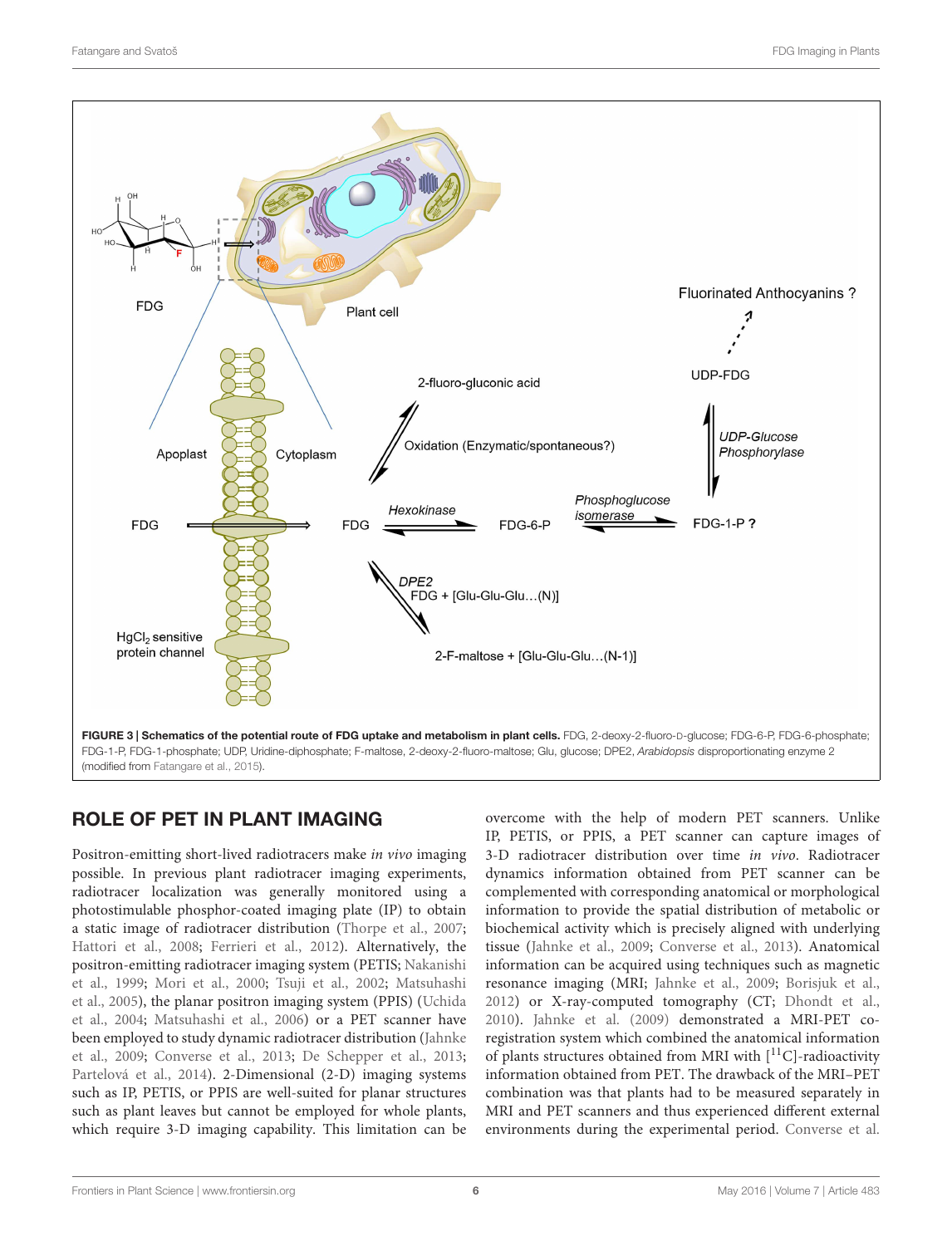[\(2013\)](#page-8-23) have used a microPET scanner to analyze the distribution of  $[{}^{18}F]$ -radio-isotope in *Brassica oleracea*. However, their method lacked anatomical information from the corresponding plant. [Partelová et al.](#page-9-4) [\(2014\)](#page-9-4) have demonstrated the application of a microPET scanner to trace FDG in in vivo plant imaging. [Fatangare et al.](#page-8-5) [\(2014\)](#page-8-5) used a bi-functional PET/CT modality which coupled the morphological information of a plant derived from CT with the corresponding radioactive signal derived from PET to generate 4-D radiotracer dynamics. Integrated PET/CT modality is an effective way to address the above concerns. Because PET and CT scanners are embedded in the same instrument, the plant does not have to be transferred during PET/CT measurement and so the external environments of the plants remain the same. The fusion of the PET and CT images has been an effective way to deliver quantitative radioactivity information about various plant parts [\(Fatangare et al.,](#page-8-5) [2014\)](#page-8-5).

The radioactivity results obtained from PET/CT match the IP results. However, many limitations have also been noted in PET/CT imaging. The resolution provided by PET/CT is around 5- to 10-fold lower than the resolution provided by the IP imaging. This is evident when IP images are compared with PET/CT images. PET/CT images are not sharp and show a halo effect around the regions containing high radioactivity. Thin planar leaf morphology results in a high number of escaping positrons [\(Alexoff et al.,](#page-8-27) [2011\)](#page-8-27). Algorithms commonly used to calculate radioactivity are not yet optimized to account for these errors. So, new algorithms will be necessary: those that can correct the errors in radioactivity concentrations by integrating activity along the PET axis perpendicular to the leaf surface, including the detection of escaped positrons, and by calculating concentrations using a measured leaf thickness [\(Alexoff et al.,](#page-8-27) [2011\)](#page-8-27). Despite these limitations (low resolution, quantitative radioactivity calculation errors, and technical difficulties), the strength of PET/CT lies in its ability to elucidate in vivo radioactivity translocation. It is a powerful technique for deciphering the allocation of carbon in plants on a systemic (whole-plant) scale. The application of PET/CT will allow changing carbon dynamics or flux allocation to be monitored in the various parts of the plant as per the external environmental conditions or applied biotic and abiotic stresses as exemplified in [Ferrieri et al.](#page-8-6) [\(2012\)](#page-8-6) and [Meldau et al.](#page-9-5) [\(2015\)](#page-9-5).

### CURRENT STATUS OF FDG APPLICATIONS IN PLANT IMAGING

New radiotracers have tremendous impacts on medicine and biology. Thus, the development of new radiotracers and the discovery of novel applications of pre-existing radiotracers and improving radiotracer imaging techniques are major areas in current radiotracer research.

2-Deoxy-2-fluoro-D-glucose is already being used as a tracer in plant imaging research. It was employed as a tracer for photoassimilate [\(Hattori et al.,](#page-8-0) [2008\)](#page-8-0), or glycoside biosynthesis, or [\(Ferrieri et al.,](#page-8-6) [2012\)](#page-8-6), or root-mediated uptake of glucosamine [\(Li et al.,](#page-9-12) [2014\)](#page-9-12), or the visualization and quantification of solute transport in plant tissue [\(Partelová et al.,](#page-9-4) [2014\)](#page-9-4), or studying

carbon allocation [\(Meldau et al.,](#page-9-5) [2015\)](#page-9-5). This great diversity of FDG applications arises from the different methods of FDG uptake and the purpose experimenters have in mind. There are two main lines of thought concerning these methods: first, when FDG is supplied through roots, it behaves as an entity dissolved in water and it mimics the xylem-mediated transport of solutes. This method could be used to measure glucose uptake by roots and its translocation rate via the xylem. Casparian strip; however, will impede FDG translocation and result in highly localized concentrations of FDG in roots compared to neighboring parts. Thus, absolute quantification in those neighboring parts will be difficult. Second, when FDG is supplied through leaves, it is taken up and metabolized like glucose in the leaf cells, giving rise to a multitude of fluorinated metabolites. However, in both of the above scenarios, a fraction of FDG also translocates via plant vasculature. [Meldau et al.](#page-9-5) [\(2015\)](#page-9-5) found that  $[^{18}F]$ radioactivity allocation in Nicotiana attenuata root tips decreased after simulated herbivory. This result matches with the [Schmidt](#page-9-14) [et al.'](#page-9-14)s [\(2015\)](#page-9-14) finding that recently fixed  $[$ <sup>11</sup>C] carbon allocation in secondary roots tips decreased after herbivory. The net  $[{}^{11}C]$ carbon allocation to roots, as opposed to  $[{}^{18}F]$ -radioactivity, was decreased after herbivory [\(Schmidt et al.,](#page-9-14) [2015\)](#page-9-14). In our opinion, FDG behaves as an entity that has been translocated via the phloem giving rise to translocation patterns that are similar to but not exactly the same as patterns of photoassimilate. Comparative imaging between  ${}^{18}$ FDG and  ${}^{11}$ CO<sub>2</sub> may be the best way to check whether  $[$ <sup>18</sup>F]-radioactivity allocation can represent  $\lceil$ <sup>11</sup>C] photoassimilate allocation. Translocation patterns, however, differ greatly from plant to plant. Thus, we propose to employ a single plant to conduct such comparative imaging experiments using PET/CT. Because PET/CT allows for non-invasive radiotracer monitoring, a single plant could be used in two successive labeling experiments, first by  ${}^{11}CO_2$  and second by FDG to compare the resultant radioactivity translocations [\(Fatangare et al.,](#page-8-5) [2014\)](#page-8-5).

#### QUESTIONS AND CONSIDERATIONS IN FUTURE FDG EXPERIMENTS

Optimizing the method of radiotracer introduction is one of the important considerations for future experiments. If FDG can be applied to leaf lamina without damaging the vascular tissue, its translocation will be confined to the phloem. The resulting radiotracer translocation will be representative of phloem translocation. For leaf uptake experiments, the best way to apply FDG is to gently prick the leaf on the abaxial leaf lamina. Pricked spots should be distant from the midrib and should cause minimal damage to nearby minor or major leaf veins. Isotonic FDG solution (2–5 µL,  $\sim$ 1–5 MBq/µl) should be applied at the sites. The removal of the cuticle using abrasive paste or sandpaper could be another way to improve the FDG uptake in leaf tissue. For root uptake experiments, FDG solution (20–100 MBq in total) should be applied to roots. Prior to imaging, FDG solution should be removed; roots should be washed in distilled water to remove unbound FDG and then placed in non-radioactive nutrient medium. If compatible with the experimental aim, one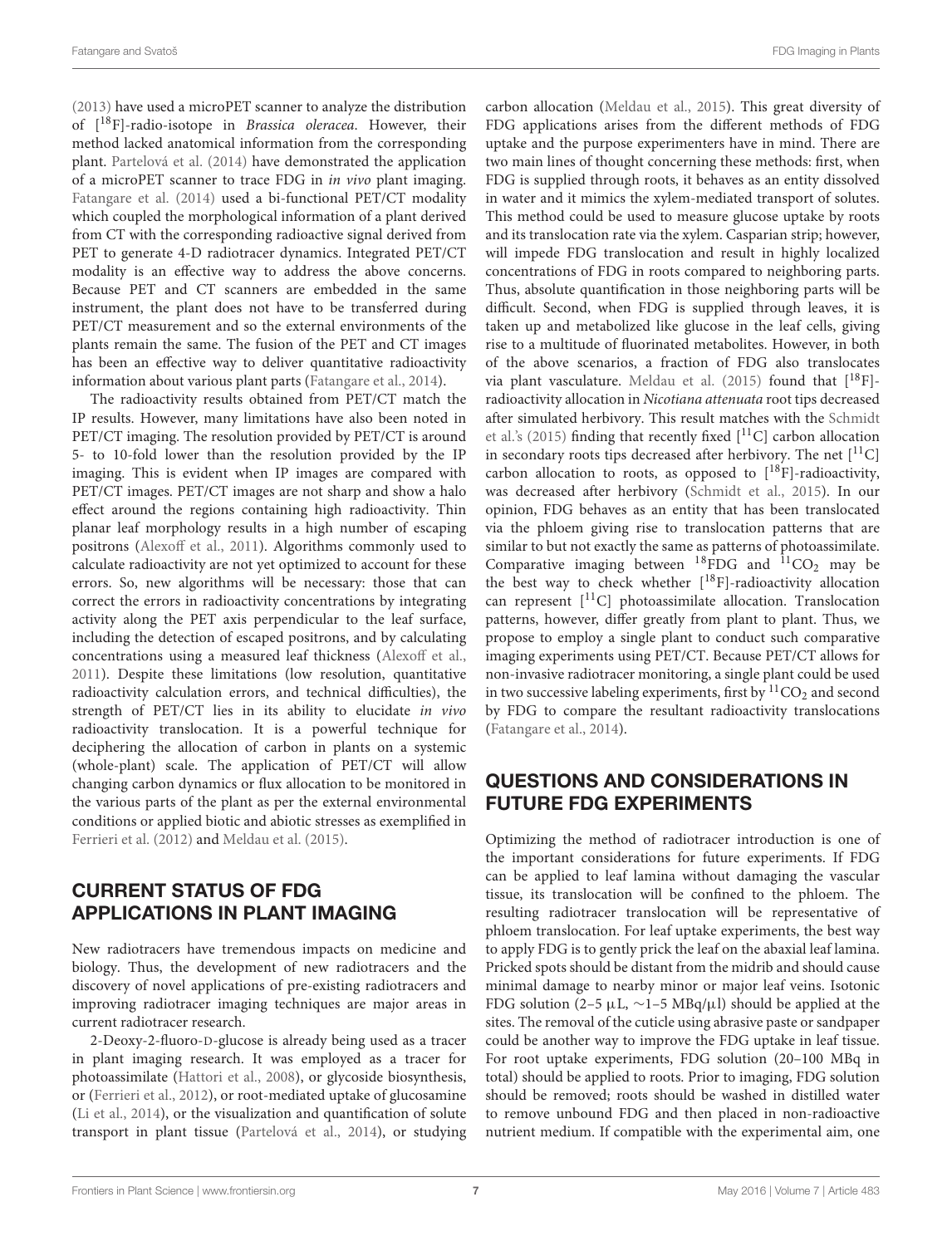may remove the FDG applied leaf or root prior to imaging the plants. This will greatly reduce the halo effect produced by high [ <sup>18</sup>F]-radioactivity localized the leaf or root to which FDG has been applied. Plant stage is one of the important determinants influencing carbon allocation patterns. Thus for all comparative experiments it is important to use individuals from one plant species at the same growth stage.

There are still a few unanswered questions in this field. First of all, it is known that FDG causes cytotoxicity in hypoxic tumor cells [\(Lampidis et al.,](#page-8-28) [2006;](#page-8-28) [Kurtoglu et al.,](#page-8-21) [2007\)](#page-8-21). In leaf uptake experiments, the localized application of FDG may result in high cytoplasmic concentration of FDG in the surrounding plant cells which in turn lead to cytotoxic effects [\(Fatangare](#page-8-1) [et al.,](#page-8-1) [2015\)](#page-8-1). Thus, the level at which FDG becomes toxic to for plant cells should be investigated. After FDG application, [ <sup>18</sup>F]-radioactivity spreads through the leaf lamina. The relative contribution of symplastic and apoplastic transport routes in [<sup>18</sup>F]-radioactivity spread in the leaf lamina should be analyzed. FDG is taken up by plant cells and metabolized to various metabolites. Although we have some idea of the metabolites and pathways involved, the picture of metabolism of FDG in plant cells is not yet complete. There might be many unknown FDG-derived metabolites that have not yet been reported. After uptake, [18F]-radioactivity is seen translocated to various plant parts via plant vasculature. Previous studies suggest that intact FDG may be a translocation entity. This conclusion is contrary to the idea that monosaccharides are generally not translocated via the phloem. Analysis of phloem exudate collected using aphid stylets will be good way to firmly establish the above claim. Furthermore, one important question remains: how FDG, despite being a monosaccharide glucose analog, is loaded/unloaded in the plant vascular system. This question need to be addressed.

Apart from FDG, various other F-sugars have also been utilized in plant research. Being sugar analogs, F-sugars are recognized by various enzymes and transporters. [Tantanarat](#page-9-23) [et al.](#page-9-23) [\(2012\)](#page-9-23) tested 1-deoxy-1-fluoroglucose, FDG, 3-deoxy-3-fluoroglucose (3-F-glucose), 4-deoxy-4-fluoroglucose, and 6 deoxy-6-fluoroglucose (6-F-glucose) as substrates for the DPE2 enzyme from A. thaliana (AtDPE2). AtDPE2 was shown to transglycosylate FDG, 3-F-glucose, and 6-F-glucose to form corresponding F-disaccharide products [\(Tantanarat et al.,](#page-9-23) [2012\)](#page-9-23). 1-deoxy-1-flourofructose has been used as substrate for sucrose synthase [\(Card and Hitz,](#page-8-29) [1984;](#page-8-29) [Römer et al.,](#page-9-33) [2001\)](#page-9-33). 6-deoxy-6-flourogalactose has been used to study the carbohydratebinding property of lectin, a compound found in elderberry bark [\(Shibuya et al.,](#page-9-34) [1987\)](#page-9-34). 1-deoxy-1-fluorosucrose (1-F-sucrose), a poor substrate for invertase [\(Hitz et al.,](#page-8-30) [1985\)](#page-8-30), has been used in biochemical studies involving sucrose transport and metabolism in maize [\(Schmalstig and Hitz,](#page-9-35) [1987a](#page-9-35)[,b;](#page-9-36) [Felker and Goodwin,](#page-8-31) [1988\)](#page-8-31). 1-F-sucrose is found to be a good substrate for transporters and sucrose synthase [\(Hitz et al.,](#page-8-30) [1985,](#page-8-30) [1986\)](#page-8-32). Thus, it has been used to analyze the substrate specificity of the enzymes that handle sucrose and transporters in the plant [\(Hitz et al.,](#page-8-30) [1985,](#page-8-30) [1986;](#page-8-32) [Damon et al.,](#page-8-33) [1988;](#page-8-33) [Lemoine et al.,](#page-8-34) [1988;](#page-8-34) [Römer et al.,](#page-9-33) [2001\)](#page-9-33). The synthesis of 6-deoxy-6-fluorosucrose (6-F-sucrose) was reported by Eklund and Robyt [\(Eklund and Robyt,](#page-8-35) [1988\)](#page-8-35). Recently, a new route to 6-F-sucrose synthesis has been developed

by [Gao et al.](#page-8-36) [\(2014\)](#page-8-36). Authors also proposed its application in plant imaging using PET [\(Gao et al.,](#page-8-36) [2014\)](#page-8-36). [Rotsch et al.](#page-9-13) [\(2015\)](#page-9-13) subsequently demonstrated that 6-F-sucrose translocation closely resembles <sup>14</sup>C-sucrose translocation in maize leaves. We think 1-F-sucrose or 6-F-sucrose can be a useful alternative to trace the translocation of photoassimilate in plants and should be experimentally validated.

#### SCOPE OF FDG APPLICATIONS

Understanding carbon allocation in vivo in crop plant is an important area of research relevant to the application of FDG in plant research. Carbon allocation dynamics in plants depends on the relative strengths of various sinks and sources. In the absence of any external influences, plants can be viewed as intricate systems of carbon sources and sinks. The complex interplay between various sinks and sources determines plant productivity in terms of biomass accumulated in harvested parts. However, the strength of various sinks and sources changes rapidly when plants are subjected to external biotic and abiotic factors. Such manipulation of carbon allocation dynamics in plants could be employed to improve crop productivity via controlled the alteration of photoassimilate partitioning. Understanding carbon allocation and associated flux changes in vivo in crop plant is key step in improving crops. FDG has already been used to trace the changes in carbon allocation, both on temporal and spatial scales. It can also be employed to study source–sink transition and to measure source–sink strengths. Because FDG and F-sucrose are fed in their intact form, their translocation does not involve the lag time required for carbon fixation as observed in  ${}^{11}CO_2$  experiments, and they can also be used to unravel carbon allocation in the dark phase when no photosynthesis can occur. FDG and/or its metabolites translocate via the phloem, so real-time monitoring of  $[^{18}F]$ radioactivity translocation may be used to measure rates of phloem transport. It may also be useful for deciphering vascular connectivity in a plant's architecture. PET/CT easily allows for in vivo imaging in plants. We believe that FDG application in combination with PET/CT imaging in plants will play a key role in deciphering dynamic changes in carbon allocation pattern and fluxes in plants challenged by external biotic and abiotic stresses.

### AUTHOR CONTRIBUTIONS

AF came up with idea and made rough manuscript draft. AS made the suggestions, corresponding changes, text editing and final corrections prior submission.

### ACKNOWLEDGMENT

The authors gratefully acknowledge a post-doctoral fellowship grant to AF and the support of Max Planck Institute for Chemical Ecology (Mass spectrometry/Proteomics research Group), Jena, during this research.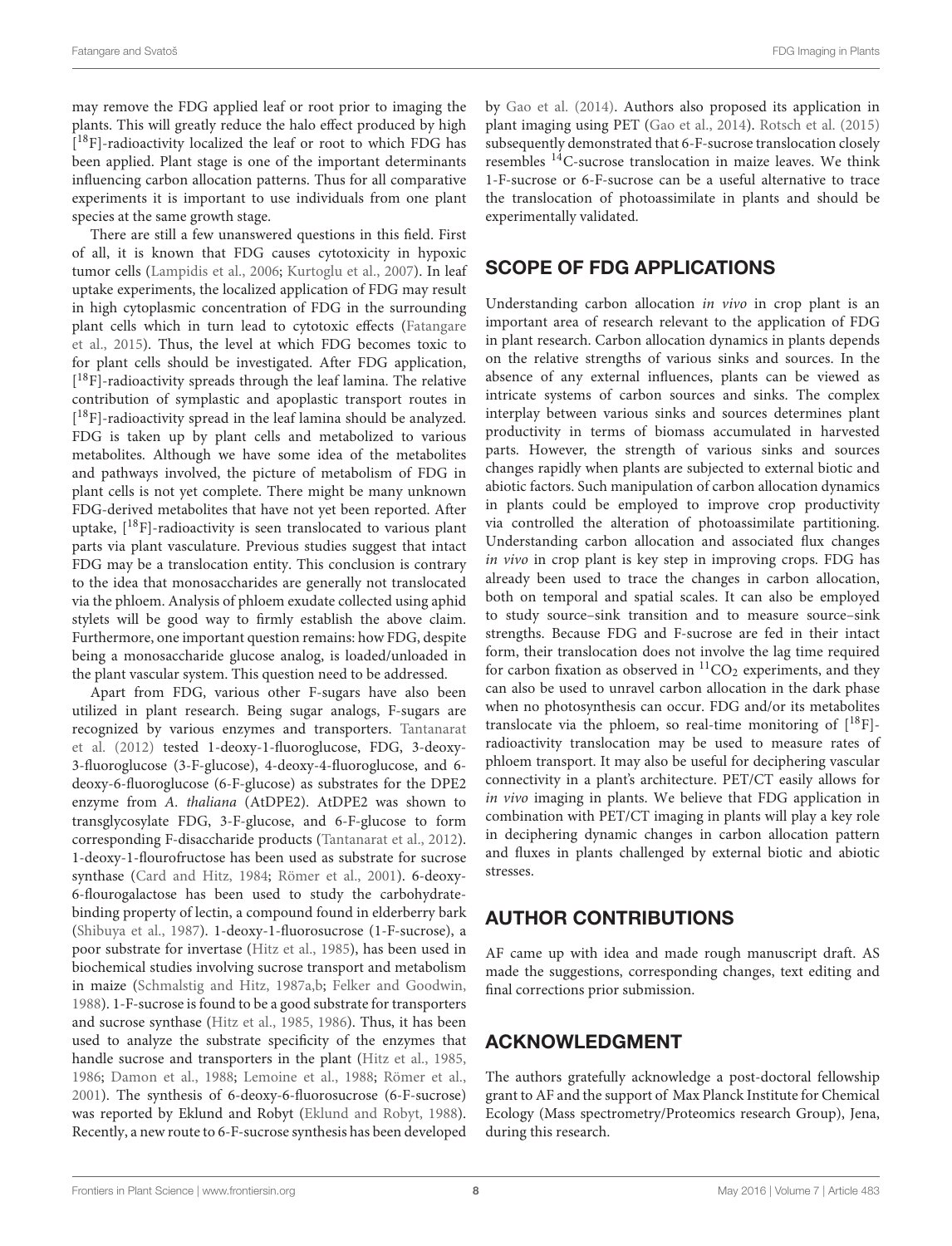#### **REFERENCES**

- <span id="page-8-3"></span>Alavi, A., Reivich, M., Jones, S. C., Greenberg, J. H., and Wolf, A. P. (1982). "Functional imaging of the brain with positron emission tomography," in Nuclear Medicine Annual 1982, eds L. M. Freeman and H. S. Weissmann (New York, NY: Raven Press), 319–372.
- <span id="page-8-27"></span>Alexoff, D. L., Dewey, S. L., Vaska, P., Krishnamoorthy, S., Ferrieri, R., Schueller, M., et al. (2011). PET imaging of thin objects: measuring the effects of positron range and partial-volume averaging in the leaf of Nicotiana tabacum. Nucl. Med. Biol. 38, 191–200. doi: 10.1016/j.nucmedbio.2010. 08.004
- <span id="page-8-13"></span>Avril, N. (2004). GLUT1 expression in tissue and 18F-FDG uptake. J. Nucl. Med. 45, 930–932.
- <span id="page-8-4"></span>Barrio, J. R., Huang, S. C., Melega, W. P., Yu, D. C., Hoffman, J. M., Schneider, J. S., et al. (1990). 6-[18F] Fluoro-L-DOPA probes dopamine turnover rates in central dopaminergic structures. J. Neurosci. Res 27, 487–493. doi: 10.1002/jnr.490270408
- <span id="page-8-14"></span>Bessell, E. M., Foster, A. B., and Westwood, J. H. (1972). The use of deoxyfluoro-D-glucopyranoses and related compounds in a study of yeast hexokinase specificity. Biochem. J. 128, 199. doi: 10.1042/bj1280199
- <span id="page-8-15"></span>Bessell, E. M., and Thomas, P. (1973). The effect of substitution at C-2 of d-glucose 6-phosphate on the rate of dehydrogenation by glucose 6-phosphate dehydrogenase (from yeast and from rat liver). Biochem. J. 131, 83. doi: 10.1042/bj1310083
- <span id="page-8-25"></span>Borisjuk, L., Rolletschek, H., and Neuberger, T. (2012). Surveying the plant's world by magnetic resonance imaging. Plant J. 70, 129–146. doi: 10.1111/j.1365- 313X.2012.04927.x
- <span id="page-8-12"></span>Brown, R. S., Leung, J. Y., Kison, P. V., Zasadny, K. R., Flint, A., and Wahl, R. L. (1999). Glucose transporters and FDG uptake in untreated primary human non-small cell lung cancer. J. Nucl. Med. 40, 556–565.
- <span id="page-8-29"></span>Card, P. J., and Hitz, W. D. (1984). Synthesis of 1'-deoxy-1'-fluorosucrose via sucrose synthetase mediated coupling of 1-deoxy-1-fluorofructose with uridine diphosphate glucose. J. Am. Chem. Soc. 106, 5348–5350. doi: 10.1021/ja00330a051
- <span id="page-8-23"></span>Converse, A. K., Ahlers, E. O., Bryan, T. W., Williams, P. H., Barnhart, T. E., Engle, J. W., et al. (2013). Positron emission tomography (PET) of radiotracer uptake and distribution in living plants: methodological aspects. J. Radioanal. Nucl. Chem. 297, 241–246. doi: 10.1007/s10967-012-2383-9
- <span id="page-8-33"></span>Damon, S., Hewitt, J., Nieder, M., and Bennett, A. B. (1988). Sink metabolism in tomato fruit?: II. Phloem unloading and sugar uptake. Plant Physiol. 87, 731–736. doi: 10.1104/pp.87.3.731
- <span id="page-8-20"></span>Datema, R., Schwarz, R. T., and Jankowski, A. W. (1980). Fluoroglucoseinhibition of protein glycosylation in vivo. Inhibition of mannose and glucose incorporation into lipid-linked oligosaccharides. Eur. J. Biochem. 109:331. doi: 10.1111/j.1432-1033.1980.tb04799.x
- <span id="page-8-24"></span>De Schepper, V., Bühler, J., Thorpe, M., Roeb, G., Huber, G., van Dusschoten, D., et al. (2013). 11C-PET imaging reveals transport dynamics and sectorial plasticity of oak phloem after girdling. Front. Plant Sci. 4:200. doi: 10.3389/fpls.2013.00200
- <span id="page-8-26"></span>Dhondt, S., Vanhaeren, H., Van Loo, D., Cnudde, V., and Inzé, D. (2010). Plant structure visualization by high-resolution X-ray computed tomography. Trends Plant Sci. 15, 419–422. doi: 10.1016/j.tplants.2010.05.002
- <span id="page-8-35"></span>Eklund, S. H., and Robyt, J. F. (1988). Synthesis of 6-deoxy-6-fluorosucrose, and its inhibition of Leuconostoc and Streptococcus D-glucansucrases. Carbohydr. Res. 177, 253–258. doi: 10.1016/0008-6215(88)85061-4
- <span id="page-8-5"></span>Fatangare, A., Gebhardt, P., Saluz, H., and Svatoš, A. (2014). Comparing 2- [18F]fluoro-2-deoxy-D-glucose and [68Ga]gallium-citrate translocation in Arabidopsis thaliana. Nucl. Med. Biol. 41, 737–743. doi: 10.1016/j.nucmedbio.2014.05.143
- <span id="page-8-1"></span>Fatangare, A., Paetz, C., Saluz, H., and Svatoš, A. (2015). 2-Deoxy-2-fluoro-D-glucose metabolism in Arabidopsis thaliana. Front. Plant Sci. 6:935. doi: 10.3389/fpls.2015.00935
- <span id="page-8-31"></span>Felker, F. C., and Goodwin, J. C. (1988). Sugar uptake by maize endosperm suspension cultures. Plant Physiol. 88, 1235–1239. doi: 10.1104/pp.88. 4.1235
- <span id="page-8-9"></span>Ferrieri, A. P., Agtuca, B., Appel, H. M., Ferrieri, R. A., and Schultz, J. C. (2013). Temporal changes in allocation and partitioning of new carbon as 11C elicited

by simulated herbivory suggest that roots shape aboveground responses in Arabidopsis. Plant Physiol. 161, 692–704. doi: 10.1104/pp.112.208868

- <span id="page-8-6"></span>Ferrieri, A. P., Appel, H., Ferrieri, R. A., and Schultz, J. C. (2012). Novel application of 2-[(18) F] fluoro-2-deoxy-D-glucose to study plant defenses. Nucl. Med. Biol. 39, 1152. doi: 10.1016/j.nucmedbio.2012.06.005
- <span id="page-8-2"></span>Finazzo, S. F., Davenport, T. L., and Schaffer, B. (1994). Partitioning of photoassimilates in avocado (Persea americana Mill.) during flowering and fruit set. Tree Physiol. 14, 153–164. doi: 10.1093/treephys/14.2.153
- <span id="page-8-36"></span>Gao, X., Gaddam, V., and Harmata, M. (2014). A synthesis of 6-deoxy-6 fluorosucrose suitable for PET applications. Carbohydr. Res. 400C, 14–18. doi: 10.1016/j.carres.2014.08.015
- <span id="page-8-8"></span>Gomzina, N. A., Vasil'ev, D. A., and Krasikova, R. N. (2002). Optimization of Automated synthesis of 2-[18F]Fluoro-2-deoxy-D-glucose involving base hydrolysis. Radiochemistry 44, 403–409. doi: 10.1023/A:10206893 14452
- <span id="page-8-7"></span>Hamacher, K., Coenen, H. H., and Stöcklin, G. (1986). Efficient stereospecific synthesis of no-carrier-added 2-[18F]-fluoro-2-deoxy-D-glucose using aminopolyether supported nucleophilic substitution. J. Nucl. Med. 27, 235–238.
- <span id="page-8-0"></span>Hattori, E., Uchida, H., Harada, N., Ohta, M., Tsukada, H., Hara, Y., et al. (2008). Incorporation and translocation of 2-deoxy-2-[18F] fluoro-D-glucose in Sorghum bicolor (L.) Moench monitored using a planar positron imaging system. Planta 227, 1181–1186. doi: 10.1007/s00425-00 8-0701-9
- <span id="page-8-11"></span>Higashi, T., Tamaki, N., Torizuka, T., Nakamoto, Y., Sakahara, H., Kimura, T., et al. (1998). FDG Uptake, GLUT-i glucose transporterand cellularity in human pancreatic tumors. J. Nucl. Med. 39, 1727–1735.
- <span id="page-8-32"></span>Hitz, W. D., Card, P. J., and Ripp, K. G. (1986). Substrate recognition by a sucrose transporting protein. J. Biol. Chem. 261, 11986–11991.
- <span id="page-8-30"></span>Hitz, W. D., Schmitt, M. R., Card, P. J., and Giaquinta, R. T. (1985). Transport and metabolism of 1'-fluorosucrose, a sucrose analog not subject to invertase hydrolysis. Plant Physiol. 77, 291–295. doi: 10.1104/pp.77.2.291
- <span id="page-8-22"></span>Jahnke, S., Menzel, M. I., Van Dusschoten, D., Roeb, G. W., Bühler, J., Minwuyelet, S., et al. (2009). Combined MRI–PET dissects dynamic changes in plant structures and functions. Plant J. 59, 634–644. doi: 10.1111/j.1365- 313X.2009.03888.x
- <span id="page-8-10"></span>Kaarstad, K., Bender, D., Bentzen, L., Munk, O. L., and Keiding, S. (2002). Metabolic fate of 18F-FDG in mice bearing either SCCVII squamous cell carcinoma or C3H mammary carcinoma. J. Nucl. Med. 43, 940–947.
- <span id="page-8-18"></span>Kanazawa, Y., Momozono, Y., Ishikawa, M., Yamada, T., Yamane, H., Haradahira, T., et al. (1986). Metabolic pathway of 2-deoxy-2-fluoro-D-glucose studied by F-19 NMR. Life Sci. 39, 737–742. doi: 10.1016/0024-3205(86)9 0022-6
- <span id="page-8-17"></span>Kanazawa, Y., Umayahara, K., Shimmura, T., and Yamashita, T. (1997). 19F NMR of 2-deoxy-2-fluoro-D-glucose for tumor diagnosis in mice. An NDP-bound hexose analog as a new NMR target for imaging. NMR Biomed. 10, 35–41. doi: 10.1002/(SICI)1099-1492(199701)10:1<35::AID-NBM447>3.3.CO;2-6
- <span id="page-8-16"></span>Kanazawa, Y., Yamane, H., Shinohara, S., Kuribayashi, S., Momozono, Y., Yamato, Y., et al. (1996). 2-Deoxy-2-fluoro-d-glucose as a functional probe for nmr: the unique metabolism beyond Its 6-phosphate. J. Neurochem. 66, 2113–2120. doi: 10.1046/j.1471-4159.1996.66052113.x
- <span id="page-8-19"></span>Kojima, M., Kuribayashi, S., Kanazawa, Y., Haradahira, T., Maehara, Y., and Endo, H. (1988). Metabolic pathway of 2-deoxy-2-fluoro-D-glucose and 2 deoxy-2-fluoro-D-mannose in mice bearing sarcoma 180 studied by fluorin-19 nuclear magnetic resonance. Chem. Pharm. Bull. (Tokyo) 36:1194. doi: 10.1248/cpb.36.1194
- <span id="page-8-21"></span>Kurtoglu, M., Maher, J. C., and Lampidis, T. J. (2007). Differential toxic mechanisms of 2-deoxy-D-glucose versus 2-fluorodeoxy-D-glucose in hypoxic and normoxic tumor cells. Antioxid. Redox Signal. 9, 1383–1390. doi: 10.1089/ars.2007.1714
- <span id="page-8-28"></span>Lampidis, T. J., Kurtoglu, M., Maher, J. C., Liu, H., Krishan, A., Sheft, V., et al. (2006). Efficacy of 2-halogen substituted D-glucose analogs in blocking glycolysis and killing "hypoxic tumor cells. Cancer Chemother. Pharmacol. 58, 725–734. doi: 10.1007/s00280-006-0207-8
- <span id="page-8-34"></span>Lemoine, R., Daie, J., and Wyse, R. (1988). Evidence for the presence of a sucrose carrier in immature sugar beet tap roots. Plant Physiol. 86, 575–580. doi: 10.1104/pp.86.2.575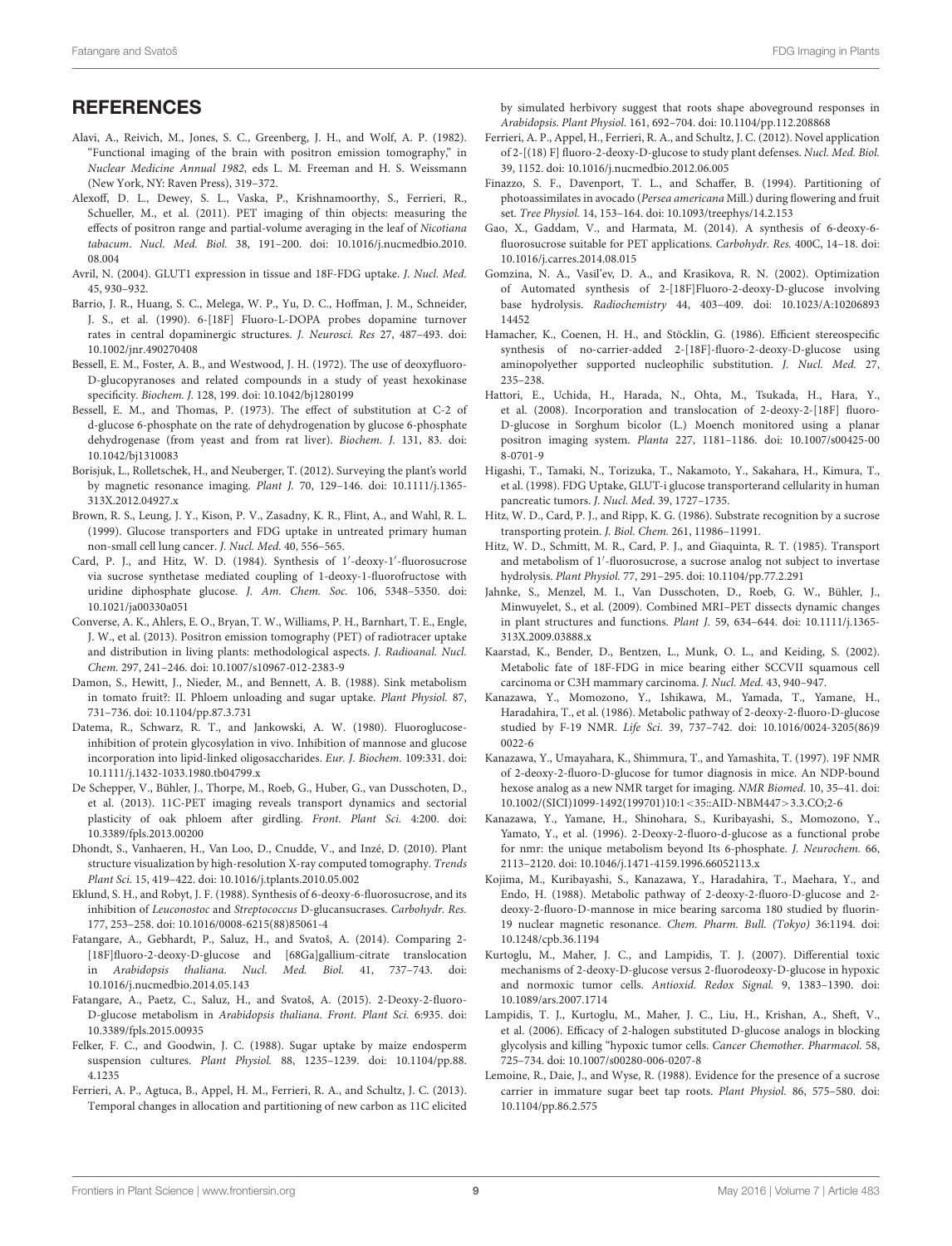- <span id="page-9-12"></span>Li, S., Liu, L., Jiang, H., Zhang, J., Pan, P., Zhang, S., et al. (2014). It was found that amino sugar nitrogen was a new source of energy for plant. J. Agric. Sci. 6:45. doi: 10.5539/jas.v6n2p45
- <span id="page-9-15"></span>Liu, D. D., Chao, W. M., and Turgeon, R. (2012). Transport of sucrose, not hexose, in the phloem. J. Exp. Bot. 63, 4315–4320. doi: 10.1093/jxb/ers127
- <span id="page-9-1"></span>Margolis, H. A., Delaney, S., Vézina, L.-P., and Bellefleur, P. (1991). The partitioning of 14C between growth and differentiation within stem-deformed and healthy black spruce seedlings. Can. J. Bot. 69, 1225–1231. doi: 10.1139/b91-157
- <span id="page-9-30"></span>Matsuhashi, S., Fujimaki, S., Kawachi, N., Sakamoto, K., Ishioka, N. S., and Kume, T. (2005). Quantitative modeling of photoassimilate flow in an intact plant using the positron emitting tracer imaging system (PETIS). Soil Sci. Plant Nutr. 51, 417–423. doi: 10.1111/j.1747-0765.2005.tb00047.x
- <span id="page-9-32"></span>Matsuhashi, S., Fujimaki, S., Uchida, H., Ishioka, N. S., and Kume, T. (2006). A new visualization technique for the study of the accumulation of photoassimilates in wheat grains using [11C] CO2. Appl. Radiat. Isot. 64, 435–440. doi: 10.1016/j.apradiso.2005.08.020
- <span id="page-9-16"></span>McSheehy, P. M. J., Leach, M. O., Judson, I. R., and Griffiths, J. R. (2000). Metabolites of 2'-fluoro-2'-deoxy-D-glucose detected by 19F magnetic resonance spectroscopy in vivo predict response of murine RIF-1 tumors to 5-fluorouracil. Cancer Res. 60, 2122–2127.
- <span id="page-9-5"></span>Meldau, S., Woldemariam, M. G., Fatangare, A., Svatos, A., and Galis, I. (2015). Using 2-deoxy-2-[18F]fluoro-D-glucose ([18F]FDG) to study carbon allocation in plants after herbivore attack. BMC Res. 8:45. doi: 10.1186/s13104-01 5-0989-z
- <span id="page-9-20"></span>Miller, A. L., and Kiney, C. (1981). Metabolism of [14C] fluorodeoxyglucose by rat brain in vivo. Life Sci. 28:2071. doi: 10.1016/0024-3205(81)9 0657-3
- <span id="page-9-29"></span>Mori, S., Kiyomiya, S., Nakanishi, H., Ishioka, N. S., Watanabe, S., Osa, A., et al. (2000). Visualization of 15 O-water flow in tomato and rice in the light and dark using a positron-emitting tracer imaging system (PETIS). Soil Sci. Plant Nutr. 46, 975–979. doi: 10.1080/00380768.2000.10409163
- <span id="page-9-28"></span>Nakanishi, H., Bughio, N., Matsuhashi, S., Ishioka, N.-S., Uchida, H., Tsuji, A., et al. (1999). Visualizing real time [11C] methionine translocation in Fe-sufficient and Fe-deficient barley using a Positron Emitting Tracer Imaging System (PETIS). J. Exp. Bot. 50, 637–643. doi: 10.1093/jxb/50. 334.637
- <span id="page-9-26"></span>O'Connell, T. M., and London, R. E. (1995). Identification of 2-fluoro-2-deoxy-Dglucose metabolites by 19F (1H) hetero-RELAY. J. Magn. Reson. B 109:264. doi: 10.1006/jmrb.1995.9996
- <span id="page-9-4"></span>Partelová, D., Uhrovčík, J., Lesný, J., Horník, M., Rajec, P., Kováč, P., et al. (2014). Application of positron emission tomography and 2-[18F] fluoro-2-deoxy-Dglucose for visualization and quantification of solute transport in plant tissues. Chem. Pap. 68, 1463–1473. doi: 10.2478/s11696-014-0609-8
- <span id="page-9-2"></span>Phelps, M. E. (2004). PET: Molecular Imaging and Its Biological Applications. Berlin: Springer.
- <span id="page-9-25"></span>Pouremad, R., and Wyrwicz, A. M. (1991). Cerebral metabolism of fluorodeoxyglucose measured with 19F NMR spectroscopy. NMR Biomed. 4, 161–166. doi: 10.1002/nbm.1940040402
- <span id="page-9-21"></span>Reivich, M., Alavi, A., Wolf, A., Fowler, J., Russell, J., Arnett, C., et al. (1985). Glucose metabolic rate kinetic model parameter determination in humans: the lumped constants and rate constants for [18F] fluorodeoxyglucose and [11C] deoxyglucose. J. Cereb. Blood Flow Metab. 5, 179–192. doi: 10.1038/jcbfm.1985.24
- <span id="page-9-33"></span>Römer, U., Nettelstroth, N., Köckenberger, W., and Elling, L. (2001). Characterization of recombinant sucrose synthase 1 from potato for the synthesis of sucrose analogues. Adv. Synth. Catal. 343, 655–661. doi: 10.1002/1615-4169(200108)343
- <span id="page-9-13"></span>Rotsch, D., Brossard, T., Bihmidine, S., Ying, W., Gaddam, V., Harmata, M., et al. (2015). Radiosynthesis of 6'-Deoxy-6'[18F]Fluorosucrose via automated synthesis and its utility to study in vivo sucrose transport in maize (Zea mays) leaves. PLoS ONE 10:e0128989. doi: 10.1371/journal.pone.0128989
- <span id="page-9-6"></span>Ruth, T. J., and Wolf, A. P. (1979). Absolute cross sections for the production of 18F via the 18O(p,n)18F reaction. Radiochim. Acta 26, 21–24. doi: 10.1524/ract.1979.26.1.21
- <span id="page-9-8"></span>Sanchez-Crespo, A., Andreo, P., and Larsson, S. A. (2004). Positron flight in human tissues and its influence on PET image spatial resolution. Eur. J. Nucl. Med. Mol. Imaging 31, 44–51. doi: 10.1007/s00259-003-1330-y
- <span id="page-9-3"></span>Schieferstein, H., and Ross, T. L. (2013). 18F-labeled folic acid derivatives for imaging of the folate receptor via positron emission tomography. J. Label. Compd. Radiopharm. 56, 432–440. doi: 10.1002/jlcr.3104
- <span id="page-9-35"></span>Schmalstig, J. G., and Hitz, W. D. (1987a). Contributions of sucrose synthase and invertase to the metabolism of sucrose in developing leaves?: estimation by alternate substrate utilization. Plant Physiol. 85, 407–412. doi: 10.1104/pp.85.2.407
- <span id="page-9-36"></span>Schmalstig, J. G., and Hitz, W. D. (1987b). Transport and metabolism of a sucrose analog (1'-Fluorosucrose) into Zea mays L. endosperm without invertase hydrolysis. Plant Physiol. 85, 902–905. doi: 10.1104/pp.85.4.902
- <span id="page-9-14"></span>Schmidt, L., Hummel, G. M., Thiele, B., Schurr, U., and Thorpe, M. R. (2015). Leaf wounding or simulated herbivory in young N. attenuata plants reduces carbon delivery to roots and root tips. Planta 241, 917–928. doi: 10.1007/s00425-014- 2230-z
- <span id="page-9-24"></span>Schmidt, M. F., Biely, P., Krátký, Z., and Schwarz, R. T. (1978). Metabolism of 2-deoxy-2-fluoro-D-[3H] glucose and 2-deoxy-2-fluoro-D-[3H] mannose in yeast and chick-embryo cells. Eur. J. Biochem. 87:55. doi: 10.1111/j.1432- 1033.1978.tb12351.x
- <span id="page-9-7"></span>Schubiger, P. A., Lehmann, L., and Friebe, M. (eds) (2007). PET Chemistry. Berlin: Springer.
- <span id="page-9-34"></span>Shibuya, N., Goldstein, I. J., Broekaert, W. F., Nsimba-Lubaki, M., Peeters, B., and Peumans, W. J. (1987). The elderberry (Sambucus nigra L.) bark lectin recognizes the Neu5Ac(alpha 2-6)Gal/GalNAc sequence. J. Biol. Chem. 262, 1596–1601.
- <span id="page-9-19"></span>Smith, T. A. (2001). The rate-limiting step for tumor [18F] fluoro-2-deoxy-D-glucose (FDG) incorporation. Nucl. Med. Biol. 28:1. doi: 10.1016/S0969- 8051(00)00177-3
- <span id="page-9-18"></span>Sols, A., and Crane, R. K. (1954). Substrate specificity of brain hexokinase. J. Biol. Chem. 210, 581–595.
- <span id="page-9-9"></span>Som, P., Ansari, A. N., Atkins, H., Casella, V., Fowler, J., Gallagher, B., et al. (1977). Biodistribution in normal and tumor bearing animals of F-18-2 deoxy-2-fluoro-D-glucose (F-18-dg): a new agent for measuring myocardial glucose-transport and metabolism. J. Nucl. Med. 18, 618.
- <span id="page-9-10"></span>Som, P., Atkins, H. L., Bandoypadhyay, D., Fowler, J. S., MacGregor, R. R., Matsui, K., et al. (1980). A fluorinated glucose analog, 2-fluoro-2-deoxy-Dglucose (F-18): nontoxic tracer for rapid tumor detection. J. Nucl. Med 21, 670–675.
- <span id="page-9-17"></span>Southworth, R., Parry, C. R., Parkes, H. G., Medina, R. A., and Garlick, P. B. (2003). Tissue-specific differences in 2-fluoro-2-deoxyglucose metabolism beyond FDG-6-P: a 19F NMR spectroscopy study in the rat. NMR Biomed. 16, 494–502. doi: 10.1002/nbm.856
- <span id="page-9-22"></span>Suolinna, E.-M., Haaparanta, M., Paul, R., Härkönen, P., Solin, O., and Sipilä, H. (1986). Metabolism of 2-[18F]fluoro-2-deoxyglucose in tumor-bearing rats: Chromatographic and enzymatic studies. Int. J. Radiat. Appl. Instrument. Part B. Nucl. Med. Biol. 13, 577–581. doi: 10.1016/0883-2897(86)90141-8
- <span id="page-9-23"></span>Tantanarat, K., Rejzek, M., O'Neill, E., Ruzanski, C., Hill, L., Fairhurst, S. A., et al. (2012). An expedient enzymatic route to isomeric 2-, 3-and 6 monodeoxy-monofluoro-maltose derivatives. Carbohydr. Res. 358, 12–18. doi: 10.1016/j.carres.2012.05.026
- <span id="page-9-27"></span>Thorpe, M. R., Ferrieri, A. P., Herth, M. M., and Ferrieri, R. A. (2007). 11C-imaging: methyl jasmonate moves in both phloem and xylem, promotes transport of jasmonate, and of photoassimilate even after proton transport is decoupled. Planta 226, 541–551. doi: 10.1007/s00425-00 7-0503-5
- <span id="page-9-0"></span>Tsuji A. U. H., Yamashita T., Matsuhashi S., Ito T., Mizuniwa C., Ishioka N. S., et al. (2002). "Uptake of 18FDG and 13NO–3 in tomato plants," in TIARA Annual Report 2001, Vol. 35, eds M. Saidoh, A. Toraishi, H. Namba, H. Itoh, S. Tanaka, H. Naramoto, et al. (Takasaki: Japan Atomic Energy Research Institute), 103–104.
- <span id="page-9-31"></span>Uchida, H., Okamoto, T., Ohmura, T., Shimizu, K., Satoh, N., Koike, T., et al. (2004). A compact planar positron imaging system. Nucl. Instruments Methods Phys. Res. Sect. A Accel. Spectr. Detect. Assoc. Equip. 516, 564–574. doi: 10.1016/j.nima.2003.08.165
- <span id="page-9-11"></span>Ung, Y. C., Maziak, D. E., Vanderveen, J. A., Smith, C. A., Gulenchyn, K., Lacchetti, C., et al. (2007). 18Fluorodeoxyglucose positron emission tomography in the diagnosis and staging of lung cancer: a systematic review. J. Natl. Cancer Inst. 99, 1753–1767. doi: 10.1093/jnci/d jm232